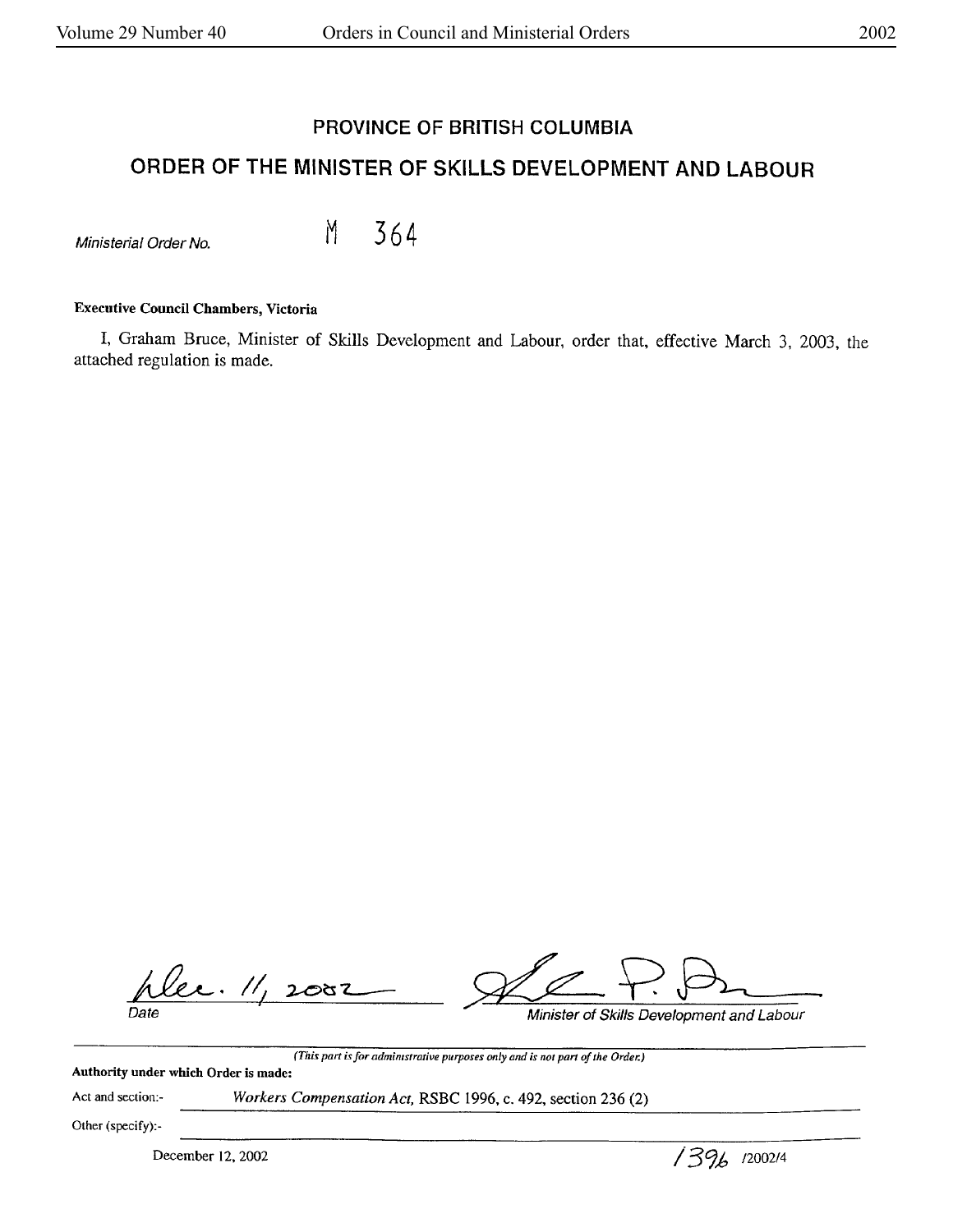# **WORKERS COMPENSATION** APPEAL TRIBUNAL **COMPENSATION** REGULATION

#### **Definitions**

**1** In this regulation:

**"Act"** means the *Workers Compensation Act;* 

**''appeal commissioner''** means an appeal commissioner of the appeal division;

- **"appeal division"** means the appeal division established under section 85 of the Act, before the repeal of section 85 by the *Workers Compensation Amendment Act,*  (No. 2), 2002;
- **''appeal tribunal"** means the appeal tribunal established under section 232 of the Act;
- **"extraordinary member"** means a person appointed as an extraordinary member under section 232 (2) (c) of the Act;

**''full vice chair''** means a vice chair who

- (a) has a total of 2 years or more experience, acting in one or any combination of the following positions:
	- (i) a vice chair of the review board;
	- (ii) an appeal commissioner of the appeal division;
	- (iii) a vice chair of the appeal tribunal, or
- (b) has experience that is comparable to that described in paragraph (a);
- **''non-representational appeal commissioner''** means an appeal commissioner who was appointed as a non-representational appeal commissioner in accordance with Decision Number 2 of the Board of Governors of the Workers Compensation Board, dated April 8, 1991;
- **"review board"** means the Workers Compensation Review Board continued under section 89 of the Act before the repeal of that section by the *Workers Compen*sation *Amendment Act,* (No. *2), 2002;*
- **"senior vice chair (chief operating officer)"** means a vice chair who has additional duties supervising staff and managing administrative matters, appeal tribunal operations and operating practice;
- **''senior vice chair (registrar)"** means a vice chair who has additional duties supervising staff and managing the flow of matters before the appeal tribunal and the allocation of matters to one or more vice chairs;
- **''senior vice chair (tribunal counsel)"** means a vice chair who has additional duties supervising staff and managing appeal tribunal adjudicative practice, complaints, reconsiderations and judicial reviews;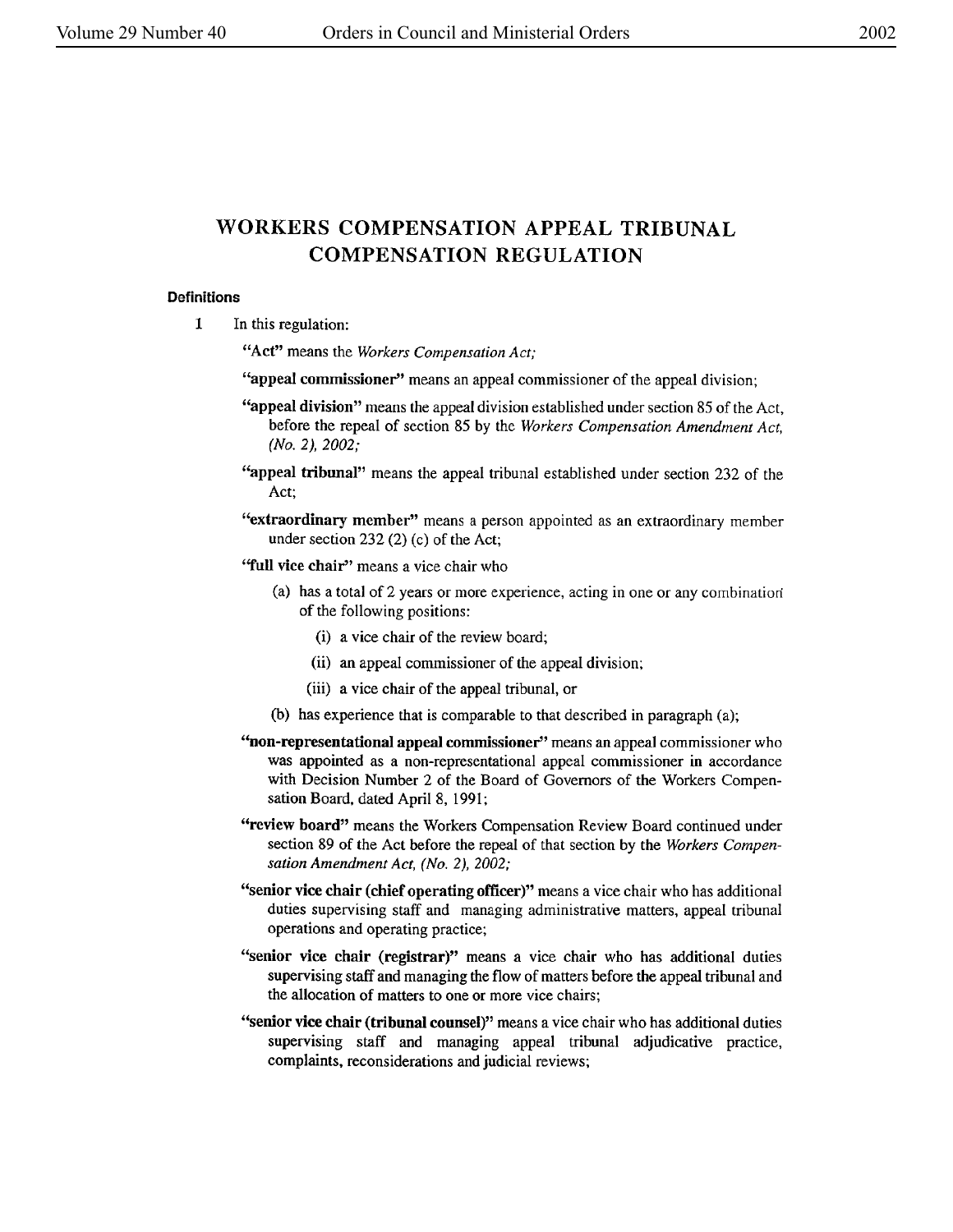- ''specialized vice chair'' means a vice chair who has additional duties managing the efficiency and effectiveness of decision making of the appeal tribunal, including doing one or more of the following as a team leader, vice chair (inventory strategist) or vice chair (quality assurance):
	- (a) mentoring appeal tribunal members;
	- (b) developing strategies to aid the appeal tribunal in managing its workload;
	- (c) monitoring the quality of decisions against criteria established in appeal tribunal practices and recommending ways to enhance quality decisionmaking.

#### **Compensation for members** - **general**

- 2 (1) Subject to section *5* and subsection (2) of this section, a vice chair who does not have the experience of a full vice chair must be paid
	- (a) \$80 467 per year, if paid an annual salary, or
	- (b) \$380 per day if paid a per diem rate.
	- (2) Subject to section 5, on and after March 1, 2005, a vice chair who does not have the experience of a full vice chair must be paid
		- (a) \$83 063 per year, if paid an annual salary, or
		- (b) \$390 per day if paid a per diem rate.
	- (3) Subject to sections 4 and *5* and subsection (4) of this section, an extraordinary member and a full vice chair must be paid
		- (a) \$85 500 per year, if paid an annual salary, or
		- (b) \$400 per day, if paid a per diem rate.
	- ( 4) Subject to sections 4 and 5, on and after March **1,** 2005, an extraordinary member and a full vice chair must be paid
		- (a) \$90 700 per year, if paid an annual salary, or
		- (b) \$425 per day, if paid a per diem rate.

#### **Compensation for senior vice chairs**

- **3** (1) Subject to subsection (2), the senior vice chair (registrar) must be paid \$112 000 per year.
	- (2) On and after March 1, 2004, the senior vice chair (registrar) must be paid \$117 096 per year.
	- (3) The senior vice chair (chief operating officer) and senior vice chair (tribunal counsel) must be paid \$117 096 per year.

#### **Additional compensation for additional duties**

- **4** A specialized vice chair must be paid
	- (a) an additional \$5 000 per year for each year that the vice chair is a specialized vice chair, or
	- (b) a portion of \$5 000 that is equivalent to the portion of the year that the vice chair is a specialized vice chair.